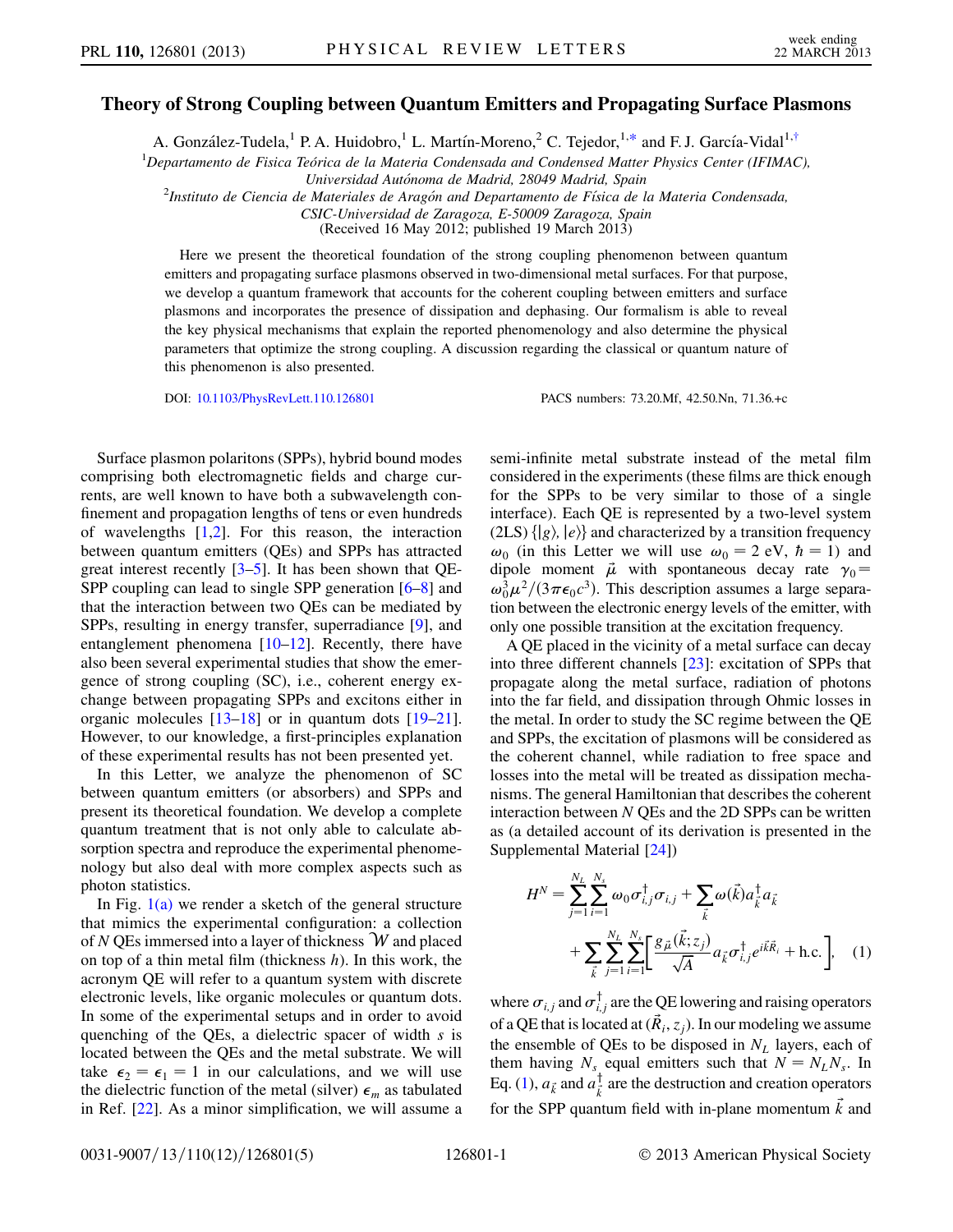

<span id="page-1-0"></span>FIG. 1 (color online). (a) Schematic picture of the N QEs distributed in a volume of width  $W$  separated by a distance s from a metal film of thickness h. (b) Coupling constant  $g_{\mu}(\vec{k}; z_0)$  for a single OE with perpendicular (solid blue) and parallel for a single QE with perpendicular (solid blue) and parallel (red dashed) orientations (see inset) placed at  $z_0 = 20$  nm and interacting with a SPP of momentum  $\vec{k}(\omega)$ .

energy  $\omega$  linked by the dispersion relation  $k^2(\omega)(\epsilon_m + 1) =$  $\epsilon_m \omega^2/c^2$ . The area of the metal-dielectric interface is A, and  $g_{\mu}(\vec{k}; z_j)$  is the coupling constant of the dipolar interac-<br>tion between a given OE and the SPP field tion between a given QE and the SPP field

$$
g_{\vec{\mu}}(\vec{k};z) = \sqrt{\frac{\omega(\vec{k})}{2\epsilon_0 L(\vec{k})}} e^{-k_z z} \vec{\mu} \cdot \left(\hat{u}_{\vec{k}} + i \frac{|\vec{k}|}{k_z} \hat{u}_z\right), \quad (2)
$$

where  $L(k)$  is the effective length of the mode [[25](#page-4-18),[26](#page-4-19)]. For calculating this coupling constant, propagation losses of the SPP modes are neglected. The unitary vectors in the  $\vec{k}$ and z directions are  $\hat{u}_{\vec{k}}$  and  $\hat{u}_z$ , respectively. The dependence of  $g_{\mu}$  with z is dictated by the decay length of the SPP in the z direction via  $k_z = \sqrt{k^2 - \omega^2/c^2}$ . In Fig. [1\(b\)](#page-1-0), we render the available of a  $(k, z)$  with frequency for two possible the evolution of  $g_{\mu}(\vec{k}; z)$  with frequency for two possible orientations of the dipole: parallel to the momentum  $\vec{k}$  and perpendicular to the metal surface. In both cases, the couplings are evaluated for QEs with  $\gamma_0 = 0.1$  meV, which is a typical value for the J aggregates used in the experiments as QEs  $[13-15,17]$  $[13-15,17]$  $[13-15,17]$  $[13-15,17]$  $[13-15,17]$ . As shown in Fig.  $1(b)$ , the coupling constant between the QE and the SPP mode is larger for the perpendicular orientation, as  $k_z$  is always smaller than |k|.

To simplify the general Hamiltonian [\(1](#page-0-0)), we first consider that in the low excitation regime, the QE lowering and raising operators ( $\sigma_{i,j}$  and  $\sigma_{i,j}^{\dagger}$ ) can be replaced by bosonic operators  $b_{i,j}$  and  $b_{i,j}^{\dagger}$ , respectively. Second, as in the experiments the ensemble of QEs is disordered, we assume that the structure factor is peaked at zero momentum.

Third, we build up a collective mode of the N QEs,  $D_{\vec{k}}^{\dagger}$ , by means of a transformation in which each excitation is weighted by its coupling to SPPs. Based on this, the total Hamiltonian of the  $N$  QEs interacting with the SPP modes of a 2D metal film can be written as  $H^N = \sum_{\vec{k}} H_{\vec{k}}^N$  (see the details of its derivation in the Supplemental Material [\[24](#page-4-17)]), in which the Hamiltonian associated with momentum  $k$  has the following expression:

<span id="page-1-2"></span>
$$
H_{\vec{k}}^N = \omega_0 D_{\vec{k}}^{\dagger} D_{\vec{k}} + \omega(\vec{k}) a_{\vec{k}}^{\dagger} a_{\vec{k}} + [g_{\vec{\mu}}^N(\vec{k}) a_{\vec{k}} D_{\vec{k}}^{\dagger} + \text{h.c.}]. \quad (3)
$$

<span id="page-1-1"></span>Here,  $g_{\vec{\mu}}^N(\vec{k})$  is the effective coupling constant:

$$
g_{\vec{\mu}}^{N}(\vec{k}) = \sqrt{\frac{N_{s}}{A} \sum_{j=1}^{N_{L}} |g_{\vec{\mu}}(\vec{k}; z_{j})|^{2}} = \sqrt{n \int_{s}^{s+W} |g_{\vec{\mu}}(\vec{k}; z)|^{2} dz}.
$$
\n(4)

The last equality in Eq. ([4](#page-1-1)) assumes a continuum of layers in the z direction with a total thickness  $W$  and a volume density of emitters  $n = N_sN_L/(A^2W)$ . The Hamiltonian as written in Eq.  $(3)$  is one of the main results of our work, as it allows an ab initio quantum treatment of the coherent coupling between an ensemble of N QEs and SPPs. Notice that this interaction conserves the total momentum of the system composed of the supermode of QEs and the SPP. When evaluating the coupling constant for a momentum  $\vec{k}$ ,  $g_N^N(\vec{k})$ , there is no need to rely on fitting<br>nonprotecting and some possible defined from first principles, as parameters and can be calculated from first principles, as shown below.

In Fig. [2\(a\)](#page-2-0) we plot the effective coupling constant  $g<sup>N</sup>$ evaluated at  $\vec{k}(\omega_0)$  for a density of emitters  $n = 10^6 \ \mu m^{-3}$ <br>(of the order of the volume densities used in the experi-(of the order of the volume densities used in the experiments) as a function of  $W$  and for different values of the spacer width. This magnitude depends on the orientation of the QEs' dipole moments. Here we render the two limiting cases (all dipoles oriented perpendicularly or parallel to the metal surface) as well as an isotropic average over these two orientations,  $g_{150}^2 = 2g_{\parallel}^2/3 + g_{\perp}^2/3$ . Two main conclusions can be extracted from this figure. First,  $g_{\perp}^N$  denotes sions can be extracted from this figure. First,  $g<sup>N</sup>$  depends strongly on  $W$  but saturates for thick enough films. This saturation is due to the exponential dependence of  $g_{\mu}$  on z related to the spatial decay of the SPP mode, and therefore it is determined by the dielectric environment of the metal film. Second, the dependence of  $g_{\vec{\mu}}^N(\vec{k})$  on the width of the spacer layer is not very strong.

The excitation of the hybrid system needs to be included in the theoretical framework. In order to reproduce the typical experimental configuration, we will assume that SPPs are excited by a coherent laser field. A new term is incorporated into the total Hamiltonian,  $H_{\vec{k}}^L(t) =$  $\Omega_{\vec{k}}(a_{\vec{k}}e^{i\omega_{L}t} + a_{\vec{k}}^{\dagger}e^{-i\omega_{L}t})$  [[11](#page-4-22)], in which  $\Omega_{\vec{k}}$  measures the intensity of the laser field and  $\omega_L$  is the operating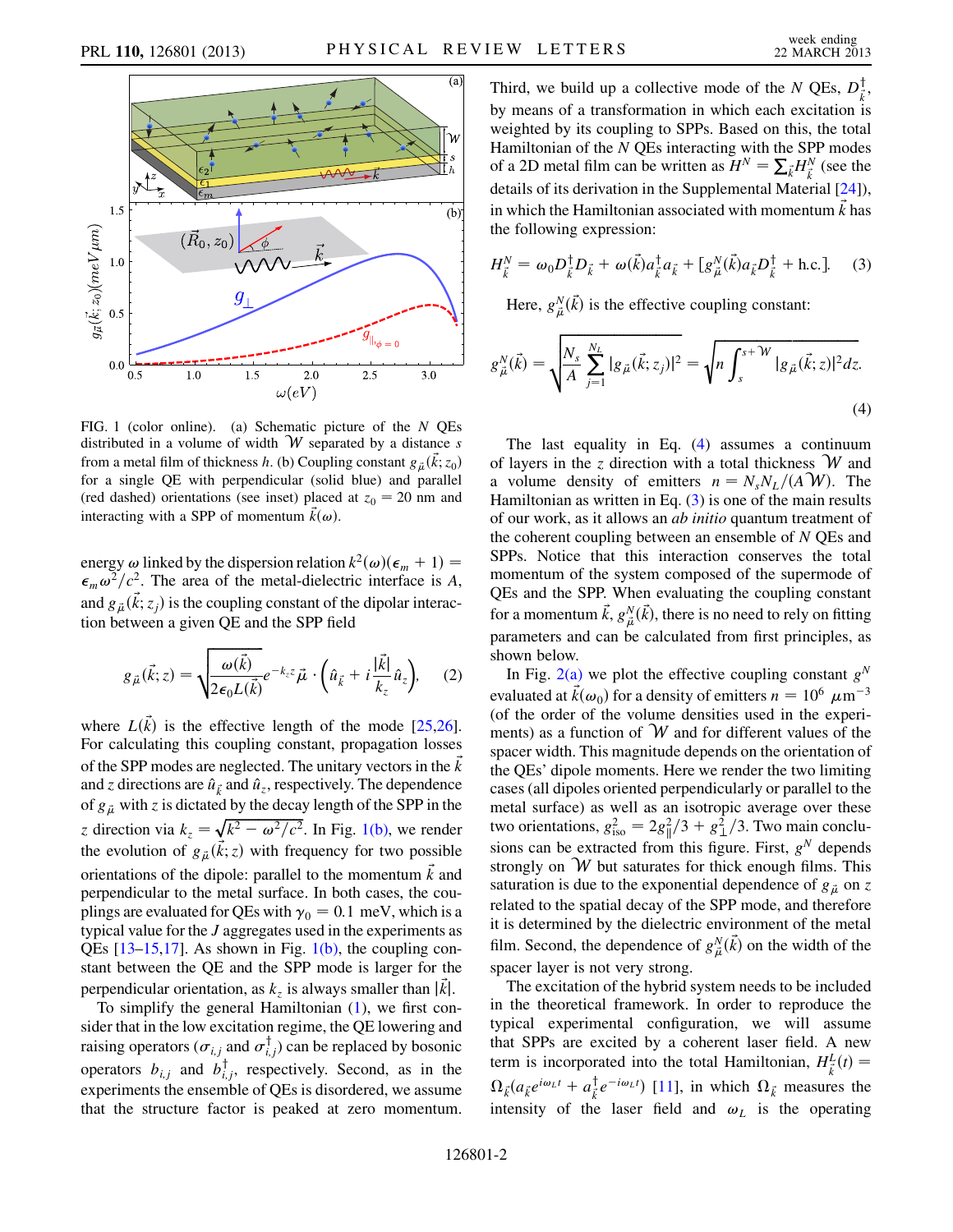<span id="page-2-2"></span>

<span id="page-2-0"></span>FIG. 2 (color online). (a) Coupling constant  $g^N(\mathcal{W})$  for separations s ranging from 1 to 50 nm and for parallel, perpendicular, and isotropic orientations of the QEs with  $\gamma_0 = 0.1$  meV. (b) Real (solid black) and imaginary (red dashed) parts of the Rabi splitting at resonance for dipoles oriented isotropically,  $R_{\text{iso}}$ , as a function of *n* for the geometrical parameters:  $s = 1$  nm,  $W =$ 500 nm, and  $\gamma_{\phi} = 40$  meV. (c) Polariton population (see main text) of a distribution of QEs as a function of  $\vec{k}$ , with the same geometrical parameters as in panel (b) and with  $\Omega_{\vec{k}} = 0.1g^N$ .<br>The volume density in this case is  $n = 10^6$   $\mu \text{m}^{-3}$  as in panel (a) The volume density in this case is  $n = 10^6 \ \mu m^{-3}$ , as in panel (a).

frequency of the laser. In this way, the laser field fixes the SPP parallel momentum  $\vec{k}$ , implying that only the term  $H_{\vec{k}}^{N}$ in the total Hamiltonian  $H^N$  needs to be taken into account.

Finally, the description of the dynamics of the system must be completed by considering both the losses in the ensemble of QEs and the dissipation associated with the SPP mode. The decay lifetime of the SPP mode  $\gamma_{a_{\vec{k}}}$  can be calculated from the SPP propagation length  $L_{SPP}$  and group velocity  $v_g$ ,  $\gamma_{a_{\tilde{k}}} = v_g/L_{\text{SPP}}$ . This SPP lifetime increases as the frequency energy energy heiror the frequency approaches the SPP cutoff frequency being around 5 meV for  $\omega = \omega_0 = 2$  eV. The lifetime associated with the collective mode of the ensemble of N QEs  $\gamma_{D_{\vec{r}}}$  is obtained from the averaged value of the decay rates for each individual QE  $\gamma_{\sigma}(z)$  weighted by a term proportional to  $|g_{\mu}(\vec{k}, z)|^2$  (for details see the Supplemental<br>Material [241], Additionally in order to be as close as Material [[24](#page-4-17)]). Additionally, in order to be as close as possible to the experimental conditions, the existence of vibrorotational states in organic molecules must also be taken into account. These degrees of freedom within the QEs can be incorporated into the 2LS model by means of pure dephasing mechanisms characterized by a dephasing rate,  $\gamma_{\phi}$ . In this work we take  $\gamma_{\phi} = 40$  meV [\[27\]](#page-4-23), which is a typical value at room temperature for the organic molecules used to observe SCs between N QEs and SPPs.

With all these ingredients, we use a Markovian master equation for the density matrix and introduce perturbatively

the corresponding Lindblad operators [[28](#page-4-24)] associated with each of the three dissipative channels. Recalling that the general expression of a Lindblad term associated with an arbitrary operator c is  $\mathcal{L}_c = (2c\rho c^{\dagger} - c^{\dagger} c\rho - \rho c^{\dagger} c)$ , the master equation for the density matrix associated with momentum k,  $\rho_{\vec{k}}(t)$  can be written as

<span id="page-2-1"></span>
$$
\dot{\rho}_{\vec{k}} = i[\rho_{\vec{k}}, H^N_{\vec{k}} + H^L_{\vec{k}}] + \frac{\gamma_{D_{\vec{k}}}}{2} \mathcal{L}_{D_{\vec{k}}} + \frac{\gamma_{a_{\vec{k}}}}{2} \mathcal{L}_{a_{\vec{k}}} + \frac{\gamma_{\phi}}{2} \mathcal{L}_{D_{\vec{k}}^{\dagger} D_{\vec{k}}}.
$$
\n(5)

The solution of the master equation for  $\vec{k}_0 = \vec{k}(\omega_0)$ <br>and the momentum that displays maximum coupling) (in-plane momentum that displays maximum coupling) yields to coherence functions being proportional to  $exp(iRt)$  where R is the Rabi splitting at resonance:

$$
R = \sqrt{[g_{\tilde{\mu}}^N(\vec{k}_0)]^2 - (\gamma_{D_{\vec{k}_0}} + \gamma_{\phi} - \gamma_{a_{\vec{k}_0}})^2/16}.
$$
 (6)

Following the standard analysis [[29\]](#page-4-25), we will consider that our hybrid system is within the SC regime when the imaginary part of the Rabi splitting is zero. In Fig.  $2(b)$ , we plot the evolution of  $R = R_r + iR_i$  with the volume density  $n$  for an ensemble of  $N$  QEs whose dipoles are oriented isotropically. For very low densities (for this set of parameters,  $n < 2 \times 10^3$   $\mu$ m<sup>-3</sup>), R is a purely imaginary number,<br>and therefore the system operates in the WC regime and therefore the system operates in the WC regime. This density threshold  $n_t$  is mainly controlled by  $\gamma_{\phi}$  as  $\gamma_{\phi} \gg \gamma_{D}, \gamma_{a}$  for this set of decay rates. Notice that as  $\gamma_{\phi}$ decreases exponentially when lowering the temperature [\[27\]](#page-4-23),  $n_t$  is expected to be much smaller at very low temperatures (by assuming  $\gamma_{\phi} = 0$  at zero temperature,  $n_t$  would be around 20  $\mu$ m<sup>-3</sup>). For high enough densities  $(n \approx 10^5-10^8 \mu m^{-3})$ , typical densities in the experiments<br>[18]) R (the so-called vacuum Rabi splitting) is domi-[\[18\]](#page-4-12)),  $R_r$  (the so-called vacuum Rabi splitting) is dominated by the coupling constant  $g^N$  as  $g^N \gg {\gamma_D, \gamma_a, \gamma_\phi}$ and  $R_r \approx g^N$ . As this coupling constant scales as  $\sqrt{n}$ , so does  $R$  as observed in the experiments. Within our does  $R_r$ , as observed in the experiments. Within our formalism, it is also possible to evaluate the absorption spectra; a magnitude that is attainable experimentally. In Fig.  $2(c)$  we plot the polariton population (the sum of both the QEs supermode and SPP mode occupations; a magnitude that is proportional to the absorption by the system [\[30\]](#page-4-26)) versus energy and parallel momentum, showing the anticrossing between the flatband at  $\omega_0$  associated with the collective mode of the N QEs and the dispersive band of the SPPs. Already existent experimental results [\[18\]](#page-4-12) can be confronted with our theoretical framework. In that experiment, the metal film was silver,  $W = 50$  nm, and an ensemble of  $n = 1.2 \times 10^8 \mu m^{-3}$  rhodamine 6G molecules<br>were used as OEs  $(\gamma_0 = 1 \mu eV)$  as reported in Ref. [31]) were used as QEs ( $\gamma_0 = 1 \mu eV$ , as reported in Ref. [\[31](#page-4-27)]).<br>This resulted in the observation of a Rabi splitting of This resulted in the observation of a Rabi splitting of 0.115 eV. For those parameters, our theory predicts  $R_r = 0.04$  eV for parallel-oriented QEs,  $R_r = 0.18$  eV for the perpendicular orientation, and  $R_r = 0.10$  eV for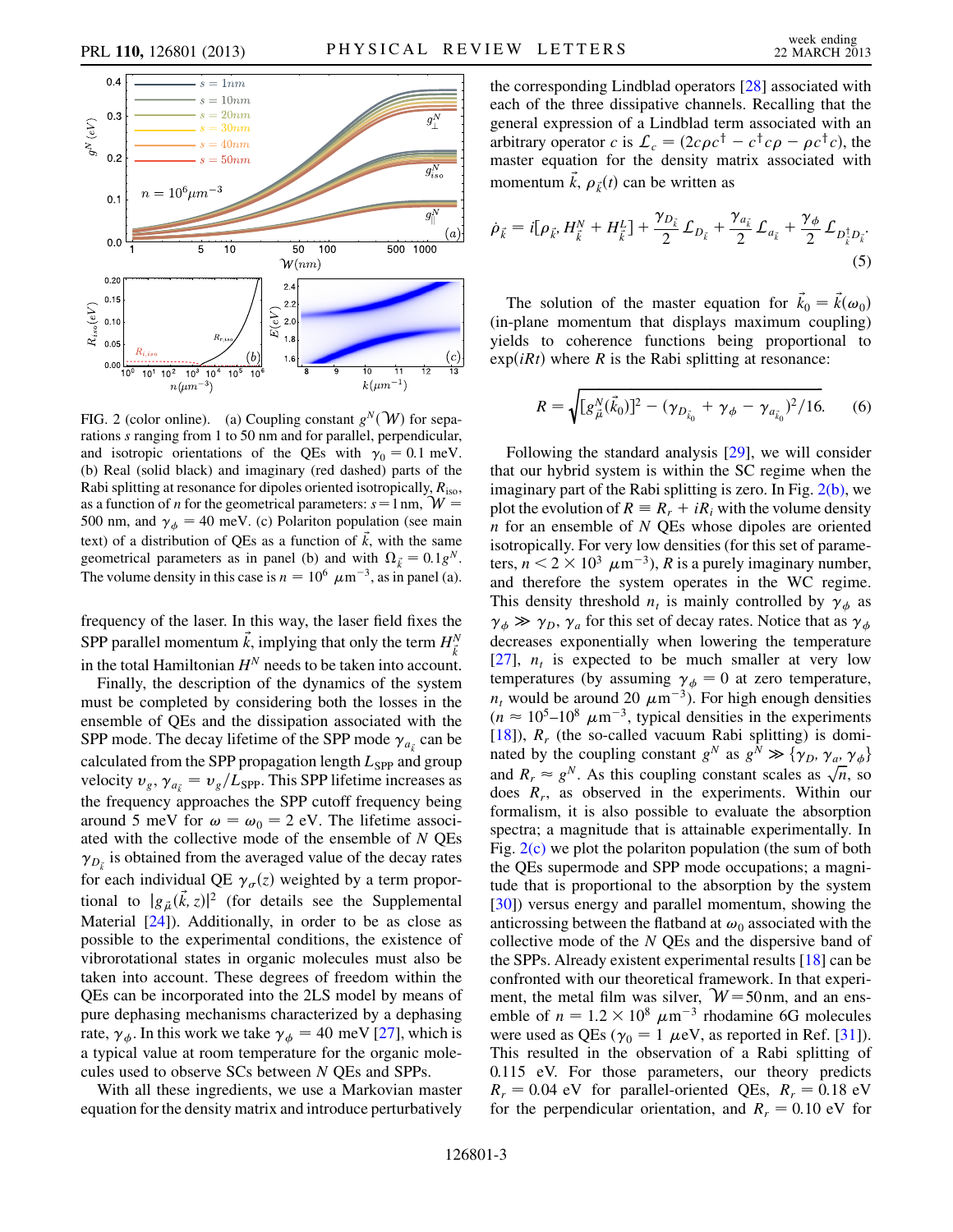an isotropic average, showing a good agreement between theory and experiment.

Now we address the fundamental question regarding the classical as opposed to quantum nature of the SC regime observed in this type of system. Although a semiclassical formalism fed with phenomenological parameters is able to reproduce qualitatively the reported absorption spectra [\[32\]](#page-4-28), this should not be taken as a statement that the system contains no interesting quantum physics. Nonclassicality is unambiguously revealed by the presence of photon antibunching in the dynamics of the strongly coupled system. For this reason, we analyze the behavior of the second-order correlation function  $g^{(2)}$  defined as  $g^{(2)}(\tau) =$ <br> $\frac{1}{2} \int \frac{1}{2} \left( \frac{\partial}{\partial \tau} \mathbf{1}_{R} \right) \left( \frac{\partial}{\partial \tau} \mathbf{1}_{R} \right) \left( \frac{\partial}{\partial \tau} \mathbf{1}_{R} \right) d\tau$  $\lim_{t\to\infty}\langle D^{\dagger}_{\vec{k}}(t)(D^{\dagger}_{\vec{k}}D_{\vec{k}})(t + \tau)D_{\vec{k}}(t)\rangle\langle D^{\dagger}_{\vec{k}}D_{\vec{k}}(t)\rangle^2.$  Photon antibunching yields  $g^{(2)}(0) < 1$ . However, within the approximations leading to Hamiltonian (3) with  $D_z$  con-approximations leading to Hamiltonian ([3\)](#page-1-2) with  $D_{\vec{k}}$  constructed from bosonic operators, the system behaves as two coupled harmonic oscillators. In this case,  $g^{(2)}(0)$  is always greater or equal to 1.1331 and its time evolution critically greater or equal to  $1 \left[ 33 \right]$  $1 \left[ 33 \right]$  $1 \left[ 33 \right]$ , and its time evolution critically depends on the excitation means. For the case of coherent pumping, the system acquires the statistics of the laser field and hence  $g^{(2)}(\tau) = 1$ . The case of incoherent pumping is simulated in our theoretical formalism by introducing a simulated in our theoretical formalism by introducing a Lindblad term  $P_{D_k} L_{D_{\tau}^{\dagger}}/2$  [\[29\]](#page-4-25) into the master equation [Eq. ([5](#page-2-1))], instead of  $H^{\frac{L}{2}}_{\vec{k}}$ . As shown in the inset of Fig. [3\(b\)](#page-3-0)



<span id="page-3-0"></span>FIG. 3 (color online). (a) Contour plot of  $g^{(2)}(0)$  as a function<br>of the nonlinearity  $|U_{\alpha}|/g^N$  and detuning  $(g_0 - g_0)/g^N$  for of the nonlinearity  $|U_D|/g^N$  and detuning  $(\omega_0 - \omega_L)/g^N$  for the coherently pumped configuration, with system parameters:  $s = 10$  nm,  $W = 10$  nm, and  $n = 10^6 \mu m^{-3}$ , which yields<br> $s^N \approx 50$  meV see Fig. 2(a). The color code is 0 blue 1 white  $g^N \approx 50$  meV, see Fig. [2](#page-2-2)(a). The color code is 0 blue, 1 white, 2 red. (b) Horizontal cuts of (a) at two fixed nonlinear parameters:  $|U_D| = 0.005g^N$  (dashed red) and  $0.025g^N$  (solid black). Inset:  $g^{(2)}(\tau)$  for a system with  $|U_D| = 0.025g^N$  and  $\omega_L = \omega_0 + 0.1g^N$  (solid black) and with  $|U_D| = 0$  for both incoherent  $0.1g^N$  (solid black) and with  $|U_D| = 0$  for both incoherent pumping (dashed green) and coherent excitation (dotted blue). In all these calculations we have taken a dephasing rate  $\gamma_{\phi} = 0$ .

(green-dashed line) when the collective mode is driven incoherently  $g^{(2)}(0) = 2$  and its time dependence presents<br>some Rabi oscillations but  $g^{(2)}(\tau) \ge 1$ some Rabi oscillations but  $g^{(2)}(\tau) \ge 1$ .<br>In order to find fingerprints of

<span id="page-3-1"></span>In order to find fingerprints of nonclassicality in our system  $(g^{(2)}(0) < 1)$ , it is necessary to incorporate a nonlinear term into Hamiltonian  $(3)$ . nonlinear term into Hamiltonian [\(3\)](#page-1-2):

$$
H_{nl} = \sum_{\vec{k}, \vec{k}', \vec{q}} U_D D_{\vec{k} + \vec{q}}^\dagger D_{\vec{k}' - \vec{q}}^\dagger D_{\vec{k}} D_{\vec{k}'}.
$$
 (7)

The physical origin of this term can be twofold [\[34\]](#page-4-30): a direct coupling between the QEs, similar to the Coulomb interaction between excitons reported in semiconductor structures, and/or saturation effects. In this last case, we can even quantify this contribution by introducing the second-order correction within the Holstein-Primakoff approach [[35](#page-4-31)] in the process of replacing the QE lowering and raising operators by the bosonic ones. By considering a quasi-2D layer of QEs, a nonlinear term as expressed by Eq. [\(7\)](#page-3-1) can be straightforwardly obtained from the general Hamiltonian ([1](#page-0-0)) with  $U_D$  being  $-\omega_0/N$  (technical details are given in the Supplemental Material [\[24\]](#page-4-17)). Notice that whereas in the linear case the key parameter is the volume density  $n$ , the saturation contribution to the nonlinear term is controlled by the total number of active QEs, N. In Fig. [3\(a\)](#page-3-0), we show the dependence of  $g^{(2)}(0)$  on  $|U_D|$  and<br>the frequency detuning  $(\omega_0 - \omega_1)$  both expressed in units the frequency detuning,  $(\omega_0 - \omega_L)$ , both expressed in units of  $g<sup>N</sup>$ . In these calculations we have taken a dephasing rate  $\gamma_{\phi} = 0$  in order to find the most favorable yet experimentally feasible conditions to observe photon antibunching. As we consider pumping to only one  $k$  state, the population of a SPP mode with parallel momentum  $\vec{k}'$  is proportional to  $\delta(\vec{k} - \vec{k}')$ , canceling out the summation in  $\vec{k}'$  in Eq. ([7\)](#page-3-1).<br>In addition, the summation in  $\vec{a}$  can also be neglected In addition, the summation in  $\vec{q}$  can also be neglected because the shape of the SPP dispersion relation does not allow parametric scattering  $[36,37]$  $[36,37]$  $[36,37]$  $[36,37]$  $[36,37]$ , in which both energy and momentum are conserved, to SPP states with  $\vec{q} \neq \vec{0}$ . Two particular cases  $(|U_D| = 0.025g^N$  and  $0.005g^N$ ) are displayed in Fig.  $3(b)$  for a better visualization. If we assumed a saturation origin for  $U_D$ , these two cases would correspond to  $N \approx 2 \times 10^3$  and  $N \approx 10^4$ , respectively. Importantly, photon antibunching is observed in both cases and is greater when the laser frequency almost coincides with  $\omega_0$  or  $\omega_0 \pm g^N$ . Therefore, our results suggest that in order to observe noticeable photon antibunching, the experiments should be performed at very low temperature to avoid dephasing and plasmon losses. Additionally, in order to reduce the number of active QEs, the laser beam should have a very small spot size, and the QEs should be disposed forming quasi-2D layers.

In conclusion, we have presented an *ab initio* quantum formalism to study the phenomenon of SC between QEs and propagating SPPs in two-dimensional metal surfaces. Based on this formalism, we are able to predict the critical density where SC emerges for a given geometry and